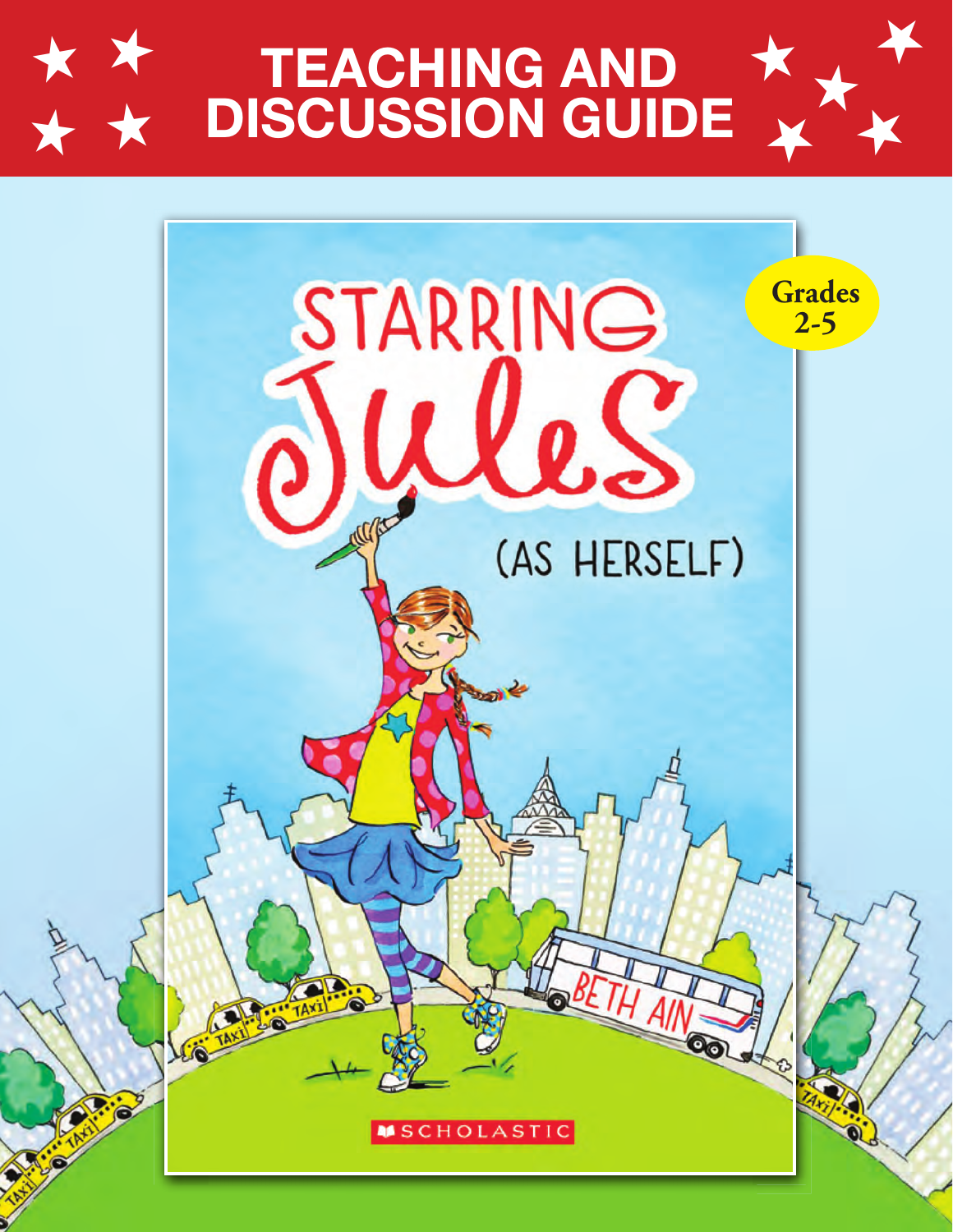

Hi teachers! I'm **Jules Bloom**, the star of this book. I'm so excited that you've decided to introduce my fabulous story to your students.

H

H

H

 $\overrightarrow{ }$ 

H

H

H

H

#### Here is a list of **Things You Need to Know About Me**:

- 1. I love to make lists!
- 2. I am a scrambled-eggs-and-chocolate-milk type person.
- 3. I have an audition for a real live TV commercial (which would be great if I were a tall-icy-drink type person, but all I can think about is how to get through it without throwing up).
- 4. I am in between best friends right now. It's complicated.
- 5. I think it's way more fun to dig up worms after a rainstorm than it is to put on lip-gloss. That's just me.

#### Here is a list of **Things You Can Do with My Awesome Book Series**:

- 1. Enrich your language arts curriculum.
- 2. Spruce up your social studies lessons.
- 3. Coax some fab vocab out of your students.
- 4. Spark classroom dialog about real-kid life stuff, like kindness and friendship.
- 5. Get your students excited to read, read, read.

Best of all, this educator's guide (besides having a TON of pizzazz) aligns with the **Common Core State Standards**, so while your students are having a blast discussing my book, you'll be SNEAKILY strengthening their skills! Through these exercises and questions, you will find fun ways to get them:

- Inferencing
- Predicting
- Writing with a purpose
- Dealing with cause and effect, and more!

Let's get started!

# **Classroom Exercises—Starring Me, Jules!** to Get Your Students Thinking and Writing

#### **Part I**

## **Wacky, Wonderful Words**

Here are some of my signature words: Pizzazz. Primo. Snazzy. Aren't they fantastic? Have your students come up with a list of five signature words of their own, and challenge them to use each of them in conversation throughout the day.

## **Creative Associations**

When I read the word *minty* in my Swish Mouthwash for Kids script, I immediately pictured myself wrapped in a winter scarf, wearing mittens and sledding all the way down the hill into Riverside Park in New York City (that's where I live!) on a massive snow slope. This is what mint reminds me of-sledding. (And also chocolate mint candies, which are the best candies ever invented.) Isn't it amazing how one little word sparks so many mental images?

Write the word *minty* in big fancy letters on the chalkboard, and pass out small mint chocolate candies for your students to taste. Have them taste the candies with their eyes closed. Then

pass out art supplies, scissors, and old magazines. Invite your students to make a collage of images they associate with the word *minty*. Make sure they know that anything goes—that each person has a unique association with words, and it doesn't matter if their mental image is different from everyone else's! (For example, my association with the color orange is…well…you know…)

## **List-O-Mania**

Even though my teacher likes us to do freewriting to clear our heads at the start of the school day, it's writing lists that really helps my brain. Throughout this book, I make lists for everything. A list of things to do before I turn eight, a list of things I would change about my room, a list of things you really need to know about my friend Teddy…you get the idea.

Have your students make a list of goals they want to accomplish before the school year is over. Have them tape the list to the back inside cover of their writing notebook to consult throughout the year. Or ask them to make a list of favorite foods; shuffle and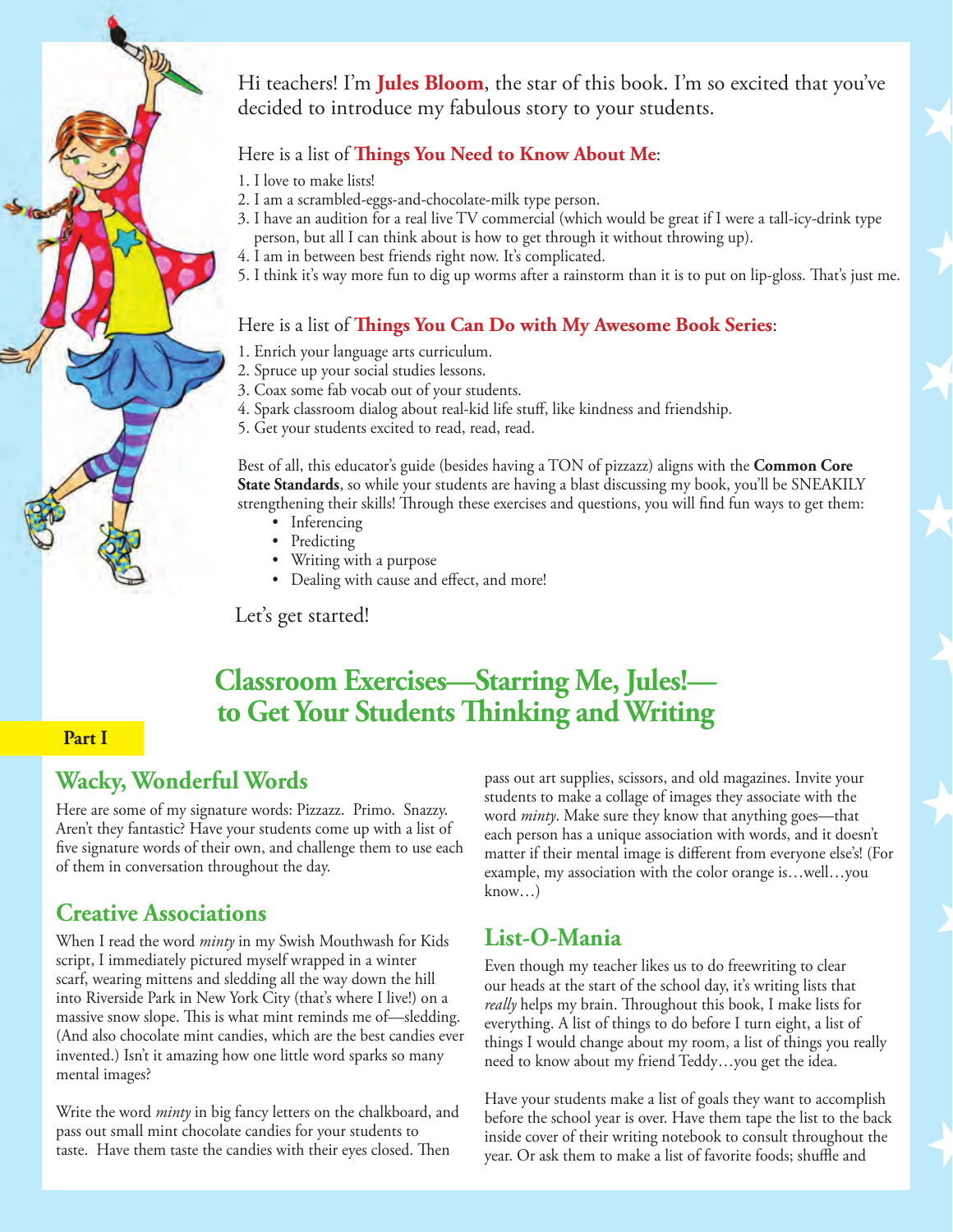

redistribute the lists and have students guess who wrote each list. Or you could have them make a list of things they would like to tell or ask me, if they could talk to me, Jules!

#### **"That's How You Make a Fizzy Ice-Cream Cone…"**

I was in a diner singing a jingle I made up, when a casting director named Colby Kingston discovered me, and next thing you know— Hollywood, here I come! (Well, almost…) Writing jingles is a lot like writing poetry: you have to get your big idea across in only a few words, so you have to give those words rhythm and punch. Singing a jingle also takes guts: you have to put your shyness on the back burner and really belt out your idea.

Arrange your students in small groups and have them come up with a silly jingle to perform as a group in front of the class. Give everyone a common theme to write the jingle about, like a new ice cream flavor, or a new kind of dog treat, or even tomorrow's weather forecast.

## **The Power of Brainstorming**

My mom is the coolest. She is an artist, and watching her brainstorm can be even better than watching a movie. When she suddenly started painting restaurant name ideas on our living room wall in red paint, it made my list of absolutely favorite things my mom has ever, ever done!

Pretend your classroom chalkboard is a blank living room wall. Have your students come up and "paint" names for something—a restaurant, an imaginary class pet, a new sports team, or the plant on the windowsill, for example. Conduct a vote by secret ballot to decide which name is most creative, most hilarious, most realistic, etc.

## **Nix the Cliques**

H

H

 $\blacktriangle$ 

 $\biggarrow$ 

H

At the beginning of this book, I'm feeling pretty sorry for myself because Stinkytown (formerly known as my best friend Charlotte) has turned into a pink, sparkly bully who only hangs out with Abby and Brynn. They all went on vacation together to some fancy-pants hotel, and now they think they're the coolest. They call themselves the ABCs, and where does J-for-Jules fit in? I'll give you a hint: "J" is a full seven letters away from "C." I guess I'll go eat worms.

Talk to your students about cliques. Get a conversation going about how it's normal to want to feel included, accepted, and "cool," but that cliques can cause kids to feel rejected, insecure, and sad. Create a classroom contract called Nix the Cliques, which each student will sign. Ask the kids

to collaborate on listing the Rules of Kindness for this contract (another list—yippee!). Have a circle discussion about how to spread these rules outside of the classroom as well.

#### **Time Travel**

Don't you wonder what on earth happens to me after this thrilling book ends? Aren't you dying of curiosity to know how my great Hollywood movie debut turns out? And who wins the Great Toothbrush Challenge? And whether I manage to get Charlotte and Elinor to like each other and be my co-best friends? Have your students write a ninth chapter for this book. What's the next thing that happens to *moi*? You could even ask them to fast-forward ten years and write a chapter about me as an—eek!—almost-eighteen-year-old. What kind of teenager do I turn out to be?

## **Pretty Please**

I spend most of this story totally stressed out and worried about how I'm going to get through my TV commercial audition without throwing up or flipping out or hiding under a rug (or maybe all three). Ask your students to write a persuasive letter to Colby Kingston, explaining why she should hire me for the job, no matter what. Encourage them to use as many details and as much evidence as possible for why I'm a pretty great kid and why I'd be fun to work with.

## **Cha-cha-cha!**

I messed up my audition big-time. But even though I had just totally embarrassed myself, I went ahead and belted out a song at the top of my lungs, did a little twirl, and even added a "cha-chacha" at the end just for a little more pizzazz.

Talk to your students about the idea that "when life gives you lemons, make lemonade." Ask them about the worst, most embarrassing thing they've ever done. Do a time-travel writing exercise: ask them to go back in time and fix the embarrassing situation. Have them perform small-group skits to illustrate making the best of a bad situation.